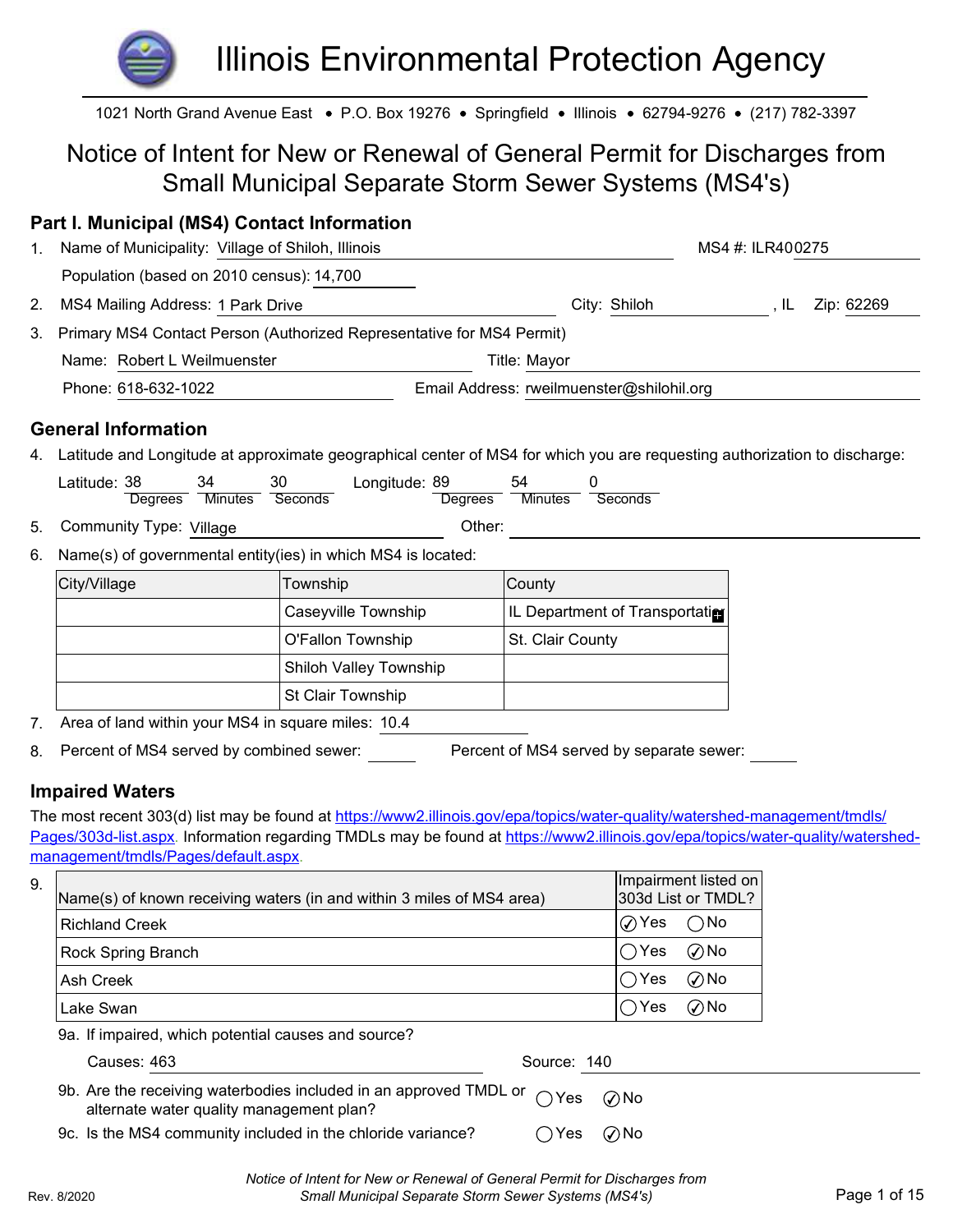## Program Responsibility

| 10. Shared Responsibility                                                                                                                                                                          |
|----------------------------------------------------------------------------------------------------------------------------------------------------------------------------------------------------|
| Is your MS4 responsible for any permit requirements of another MS4 community? $\bigcirc$ Yes<br>$\oslash$ No                                                                                       |
| Does your MS4 Community rely on another MS4 to satisfy any of the permit requirements?<br>⊘ Yes<br>( )No                                                                                           |
| If yes: Which MS4 community?:                                                                                                                                                                      |
| Which minimum control measurements is the other MS4 responsible for?                                                                                                                               |
| √ Public Education and Outreach<br>√ Construction Site Runoff Control                                                                                                                              |
| √ Public Participation/Involvement<br>Post-Construction Runoff Control                                                                                                                             |
| √ Illicit Discharge Detection and Elimination<br>√ Pollution Prevention/Good Housekeeping                                                                                                          |
| 11. Co-Permittee                                                                                                                                                                                   |
| Is your MS4 Community a Co-Permittee with another MS4 Community? $\oslash$ Yes<br>( )No                                                                                                            |
| If yes: MS4 Permittee you are Co-Permittee with: St. Clair County                                                                                                                                  |
| Co-Permitee MS4 Permit #: ILR40 0270                                                                                                                                                               |
| A copy of the intergovernmental agreement between your MS4 community and the<br>$\oslash$ No<br>Yes<br>Co-Permittee shall be submitted with this NOI. Is the intergovernmental agreement attached? |
| 12. Other contacts responsible for implementation or coordination of Stormwater Management Program                                                                                                 |
| Name: Chris Etling<br><b>Title: Public Works Director</b>                                                                                                                                          |
| Phone: 618-632-1022<br>Email: cetling@shilohil.org                                                                                                                                                 |
| Area of Responsibility: Maintain Roadways, Village Parks, and Storm Systems.                                                                                                                       |
|                                                                                                                                                                                                    |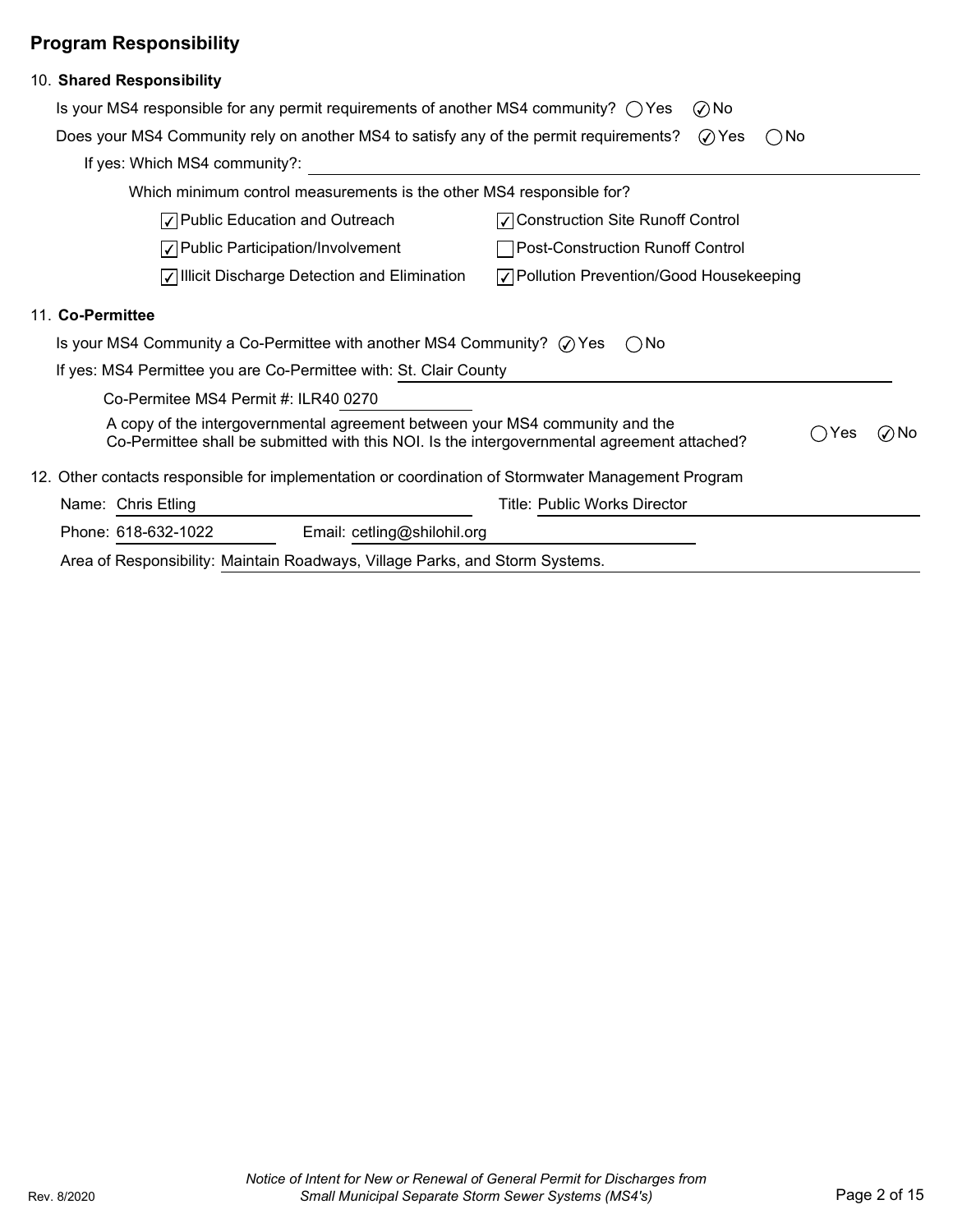## Part II. Best Management Practices (include shared responsibilities) which have been implemented or are proposed to be implemented in the MS4 area

#### A. Public Education and Outreach

Approximate date first implemented: 2/2016 **Frequency of each BMP program: Varies** 

#### Qualifying Local Programs

Develope and make stormwater brochures available. Decide the most feasible way to distribute the brochures based on circumstances.

Measurable Goals (include shared responsibilities)

#### $\sqrt{\phantom{a}}$  A.1 Distributed Paper Material

#### Brief Description of BMP

County will update the current educational stormwater brochures and distribute them to the Co-Permittee Members with the Stormwater Hot Line and email contact information for illicit discharge and dumping. The methods of distribution will be decided by each Community. Brochures include residential, commercial, and green infrastructure.

Measurable Goals, including frequencies

Each year the community will try to print and distribute brochures. The amount of brochures distributed will be tracked and reported.

#### Milestones

Year 1: Distribute previous version of brochures. Update brochures for the next four years.

Year 2: Distribute and track brochures via most feasible method.

Year 3: Distribute and track brochures via most feasible method.

Year 4: Distribute and track brochures via most feasible method.

Year 5: Distribute and track brochures via most feasible method.

#### Additional Info

BMP Number: 1

A.2 Speaking Engagement

A.3 Public Service Announcement

#### $\sqrt{\phantom{a}}$  A.4 Community Event

#### Brief Description of BMP

The St. Clair County Health Department sponsored a booth at the annual County Fair in the past, which was canceled due to pandemic. The County Health Department will sponsor a booth at the fair when it restarts.

#### Measurable Goals, including frequencies

The County Fair normally occurs annually (2021 canceled). The amount of stormwater brochures distributed at the fair will be tracked.

Milestones

- Year 1: The County Fair normally occurs annually (2021 canceled). The amount of stormwater brochures distributed at the fair will be tracked.
- Year 2: Sponsor booth at the County Fair, when it restarts.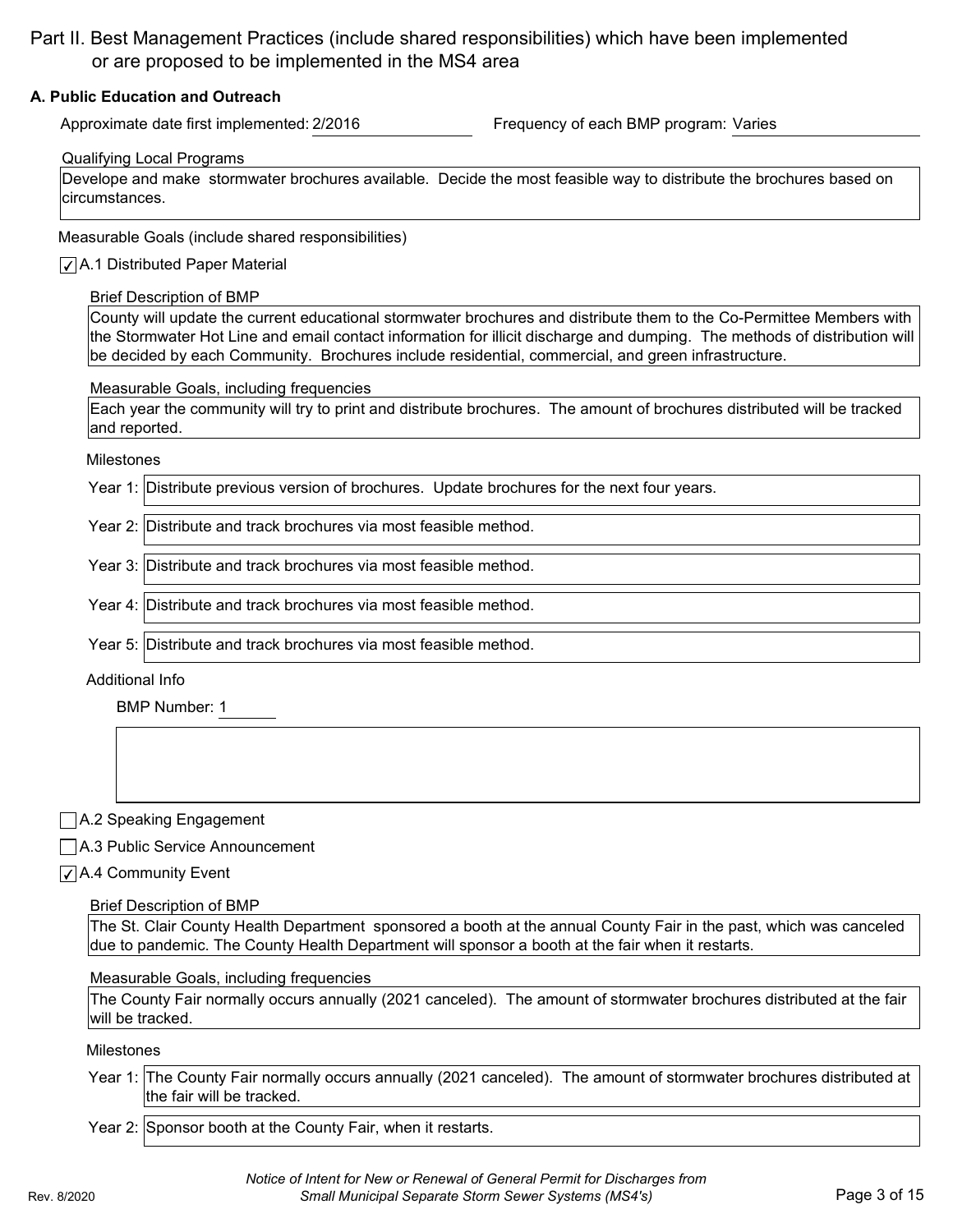Year 3: Sponsor booth at the County Fair, when it restarts.

Year 4: Sponsor booth at the County Fair, when it restarts.

Year 5: Sponsor booth at the County Fair, when it restarts.

#### Additional Info

BMP Number: 2

#### $\sqrt{\phantom{a}}$  A.5 Classroom Education Material

#### Brief Description of BMP

The County creates a newsletter and posts it on their website for students during the school months. This newsletter covers a wide range of topics including stormwater, recycling, solid waste, etc.

#### Measurable Goals, including frequencies

The County will post newsletters on the County Health Department website for students during the school year from August to May of each school year.

Milestones

| Year 1: Communities will communicate to schools in their community the availability of the newsletters. County will post |  |
|--------------------------------------------------------------------------------------------------------------------------|--|
| Inew newsletters on the County Health Department website throughout the school year.                                     |  |

Year 2: County will post new newsletters on the County Health Department website throughout the school year.

Year 3: County will post new newsletters on the County Health Department website throughout the school year.

Year 4: County will post new newsletters on the County Health Department website throughout the school year.

Year 5: County will post new newsletters on the County Health Department website throughout the school year.

#### Additional Info

BMP Number: 3

A.6 Other Public Education

#### B. Public Participation/Involvement

Approximate date first implemented: 2/2016 **Frequency of each BMP program: Varies** 

Qualifying Local Programs

Participated in County sponsored programs, Adopt-A-Street, and County Hot Line. County issues Press Releases and informational communications. Participated in Quarterly Co-Permittee Group meetings. Participated in County and EPA spoonsored tire collection events.

Measurable Goals (include shared responsibilities)

**□B.2 Educational Volunteer** 

 $\sqrt{\phantom{a}}$ B.3 Stakeholder Meeting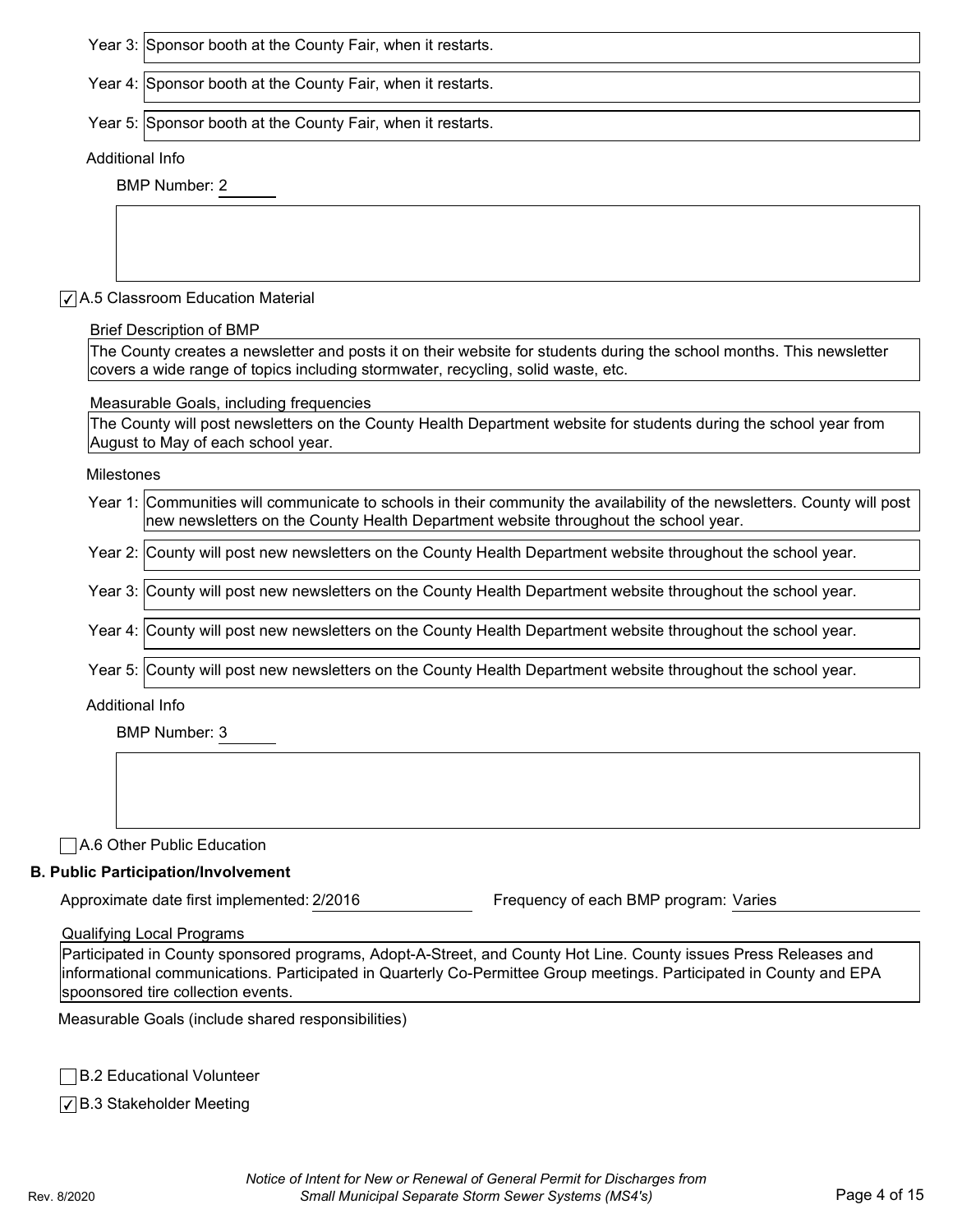Brief Description of BMP

A CoPermittee Group of St. Clair County MS4 Communities exists. This group will continue to meet to share Best Management Practices, complete reports, and provide training.

#### Measurable Goals, including frequencies

A Co-Permittee Group shall meet at selected frequencies of no less than twice per year to maintain compliance with reporting and training requirements. The schedule for the meeting shall be decided by or in March of each permit year.

#### Milestones

| Year 1: Group will establish meeting frequency and complete training and reporting. |
|-------------------------------------------------------------------------------------|
| Year 2: Group will establish meeting frequency and complete training and reporting. |
| Year 3: Group will establish meeting frequency and complete training and reporting. |
| Year 4: Group will establish meeting frequency and complete training and reporting. |
| Year 5: Group will establish meeting frequency and complete training and reporting. |

#### Additional Info

BMP Number: 4

#### B.4 Public Hearing

 $\sqrt{\phantom{a}}$  B.5 Volunteer Monitoring

Brief Description of BMP

Solicit and encourage public assistance in monitoring the Community's stormwater system.

Measurable Goals, including frequencies

The County will distribute new brochures with the County's storm Water Hot Line and email address on the storm water brochures to the Communities for distribution. The Community will post the Community's storm water contact info as well as the County's contact info on their website for residents to call if there is an illicit discharge or dumping. All public inquiries and complaints will be responded to and recorded.

#### Milestones

- Year 1: Update website with the Community stormwater contact info. Respond to and record all public complaints of illicit discharge and dumping.
- Year 2: Respond to and record all public complaints of illicit discharge and dumping.
- Year 3: Respond to and record all public complaints of illicit discharge and dumping.

Year 4: Respond to and record all public complaints of illicit discharge and dumping.

Year 5: Respond to and record all public complaints of illicit discharge and dumping.

#### Additional Info

BMP Number: 5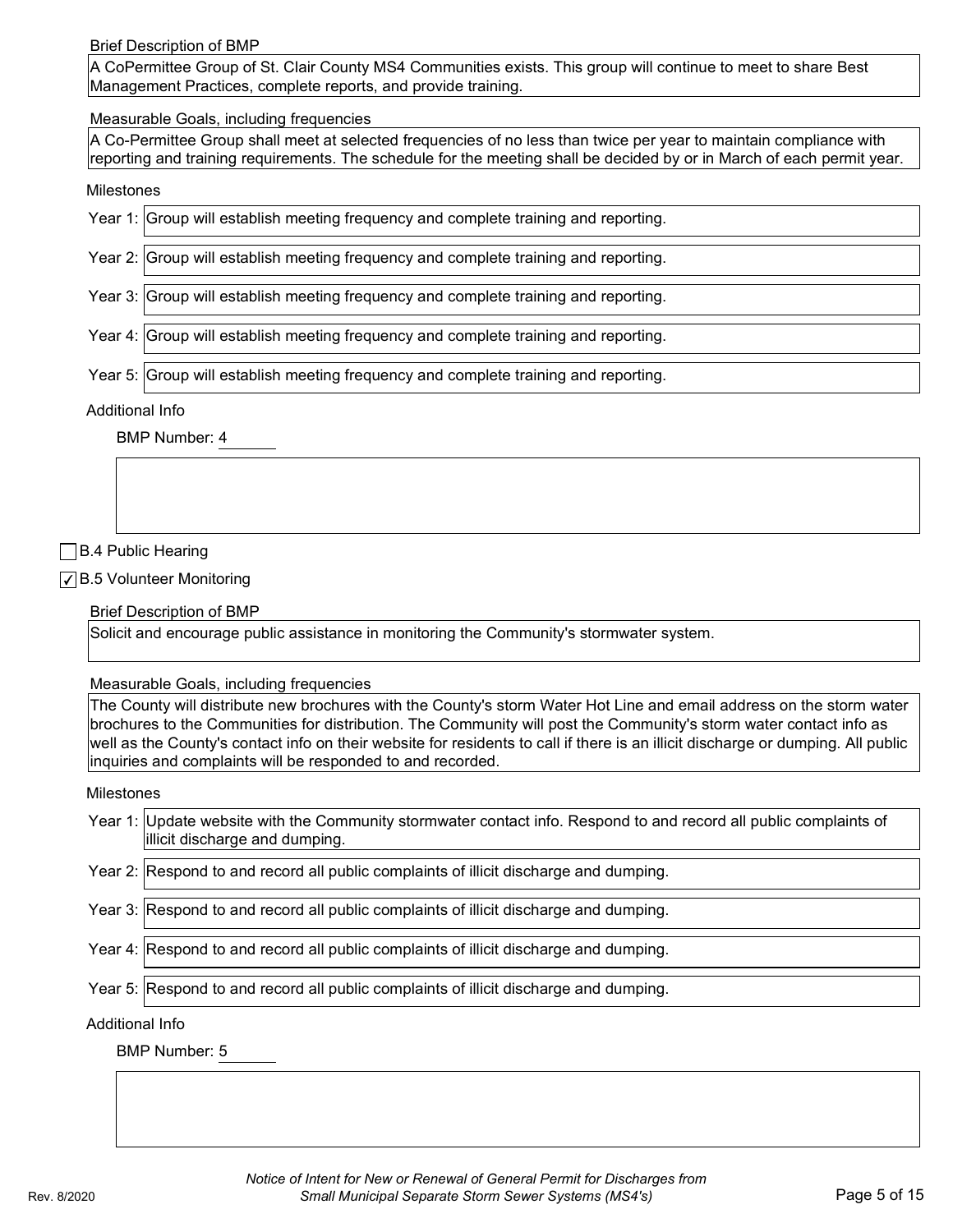#### B.6. Program Involvement

#### Brief Description of BMP

Participate in programs targeted at public awareness such as recycling programs, inlet stenciling, stormwater hot line, and hazardous and electronic waste collection.

#### Measurable Goals, including frequencies

Communities will track the type and number of events they participate in on a Community and County level. These numbers and events will be reported each year.

#### Milestones

|                 | Year 1: Communicate events to the public. Include activity highlights and specifics in annual report. |
|-----------------|-------------------------------------------------------------------------------------------------------|
|                 | Year 2: Communicate events to the public. Include activity highlights and specifics in annual report. |
|                 | Year 3: Communicate events to the public. Include activity highlights and specifics in annual report. |
|                 | Year 4: Communicate events to the public. Include activity highlights and specifics in annual report. |
|                 | Year 5: Communicate events to the public. Include activity highlights and specifics in annual report. |
| Additional Info |                                                                                                       |
|                 | BMP Number: 6                                                                                         |

**B.7 Other Public Involvement** 

#### C. Illicit Discharge Detection and Elimination

Approximate date first implemented: 2/2016 Frequency of each BMP program: Continuous

Qualifying Local Programs

Sponsored an Inlet Stenciling Program to raise awareness of stormwater issues. Prepared outfall map for receiving streams. Adopted Stormwater Ordinance to address Illicit Discharges.

#### $\sqrt{\phantom{a}}$ C.1 Sewer Map Preparation

#### Brief Description of BMP

Community has a map with the locations of representative outfalls inside the Urbanized Area within the Community limits with GPS points. This map will be updated as needed, new representative outfalls will be recorded with GPS technology, and GPS information relayed to the County to create a master County Stormwater Outfall Map.

#### Measurable Goals, including frequencies

Each year any new representative outfalls will be added to the stormwater map. The current outfall map with GPS points will be given to the County to create the overall County Stromwater Outfall Map. Overall completeness will be reviewed in the 5th year.

#### Milestones

| Year 1: Update stormwater map with new representative outfalls. Send current outfall map to County. |
|-----------------------------------------------------------------------------------------------------|
| Year 2: Update stormwater map with new representative outfalls.                                     |
| Year 3: Update stormwater map with new representative outfalls.                                     |
| Year 4: Update stormwater map with new representative outfalls.                                     |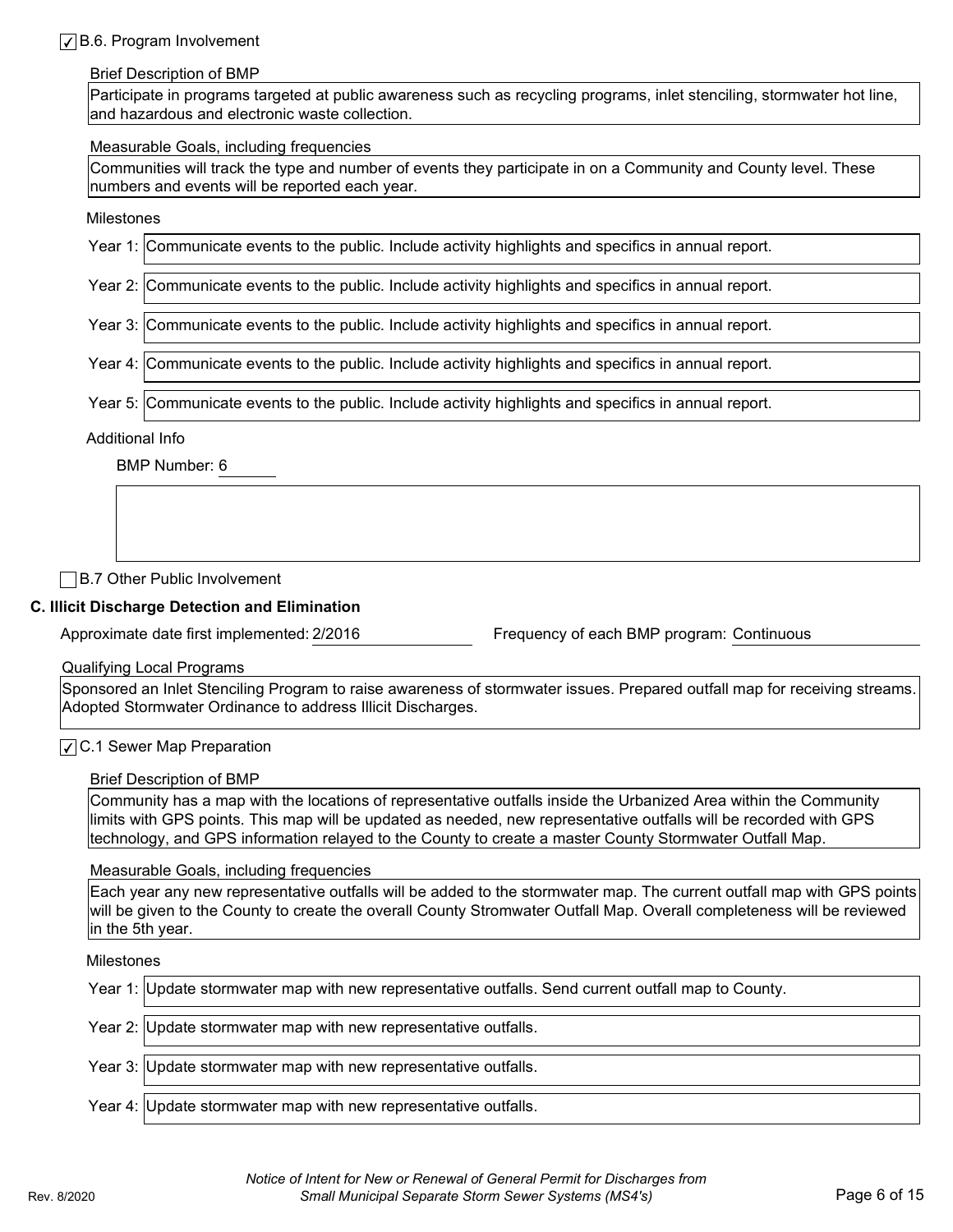|                 | Year 5: Update stormwater map with new representative outfalls.                                                                                                                                                                                                                                                               |
|-----------------|-------------------------------------------------------------------------------------------------------------------------------------------------------------------------------------------------------------------------------------------------------------------------------------------------------------------------------|
| Additional Info |                                                                                                                                                                                                                                                                                                                               |
|                 | <b>BMP Number: 7</b>                                                                                                                                                                                                                                                                                                          |
|                 |                                                                                                                                                                                                                                                                                                                               |
|                 |                                                                                                                                                                                                                                                                                                                               |
|                 |                                                                                                                                                                                                                                                                                                                               |
|                 | □ C.2 Regulatory Control Program                                                                                                                                                                                                                                                                                              |
|                 | □ C.3 Detection/Elimination Prioritization Plan                                                                                                                                                                                                                                                                               |
|                 | C.4 Illicit Discharge Tracing Procedures                                                                                                                                                                                                                                                                                      |
|                 | √ C.5 Illicit Source Removal Procedures                                                                                                                                                                                                                                                                                       |
|                 | <b>Brief Description of BMP</b>                                                                                                                                                                                                                                                                                               |
|                 | Continue Inlet Stenciling Program. A standard for inlet stencils has been provided by the County. Inlet markers have<br>been placed on many structures during the first 10 yeas of the permit. Community will incorporate staff and volunteer<br>organizations to promote visibility of the importance of stormwater quality. |
|                 | Measurable Goals, including frequencies                                                                                                                                                                                                                                                                                       |
|                 | Determine quality of existing stencils/markers and unmarked stormwater inlets. Replace any stencils/markers of poor<br>quality and mark any unmarked or new stormwater inlets that do not have stencils/markers.                                                                                                              |
| Milestones      |                                                                                                                                                                                                                                                                                                                               |
|                 | Year 1: Complete survey of stormwater inlets and determine the number of inlets that need to be stenciled or marked.<br>Verify that all new stormwater inlets are installed with stencils, markers, or pre-cast lids with stormwater pollution<br>prevention information.                                                     |
|                 | Year 2: Stencil or mark all stormwater inlets needing new or replacement stencils.markers. Verify that all new<br>stormwater inlets are installed with stencils, markers, or pre-cast lids with stormwater pollution prevention<br>information.                                                                               |
|                 | Year 3: Verify that all new stormwater inlets are installed with stencils, markers, or pre-cast lids with stormwater pollution<br>prevention informaiton.                                                                                                                                                                     |
|                 | Year 4: Complete survey of stormwater inlets and determine the number of inlets that need to be stenciled or marked.<br>Verify that all new stormwater inlets are installed with stencils, markers, or pre-cast lids with stormwater pollution<br>prevention information.                                                     |
|                 | Year 5: Stencil or mark all stormwater inlets needing new or replacement stencils markers. Verify that all new<br>stormwater inlets are installed with stencils, markers, or pre-cast lids with stormwater pollution prevention<br>information.                                                                               |
|                 | Additional Info                                                                                                                                                                                                                                                                                                               |
|                 |                                                                                                                                                                                                                                                                                                                               |

◯ C.6 Program Evaluation and Assessment

#### Brief Description of BMP

Perform illicit discharge detection and elimination in the Community's storm sewer system.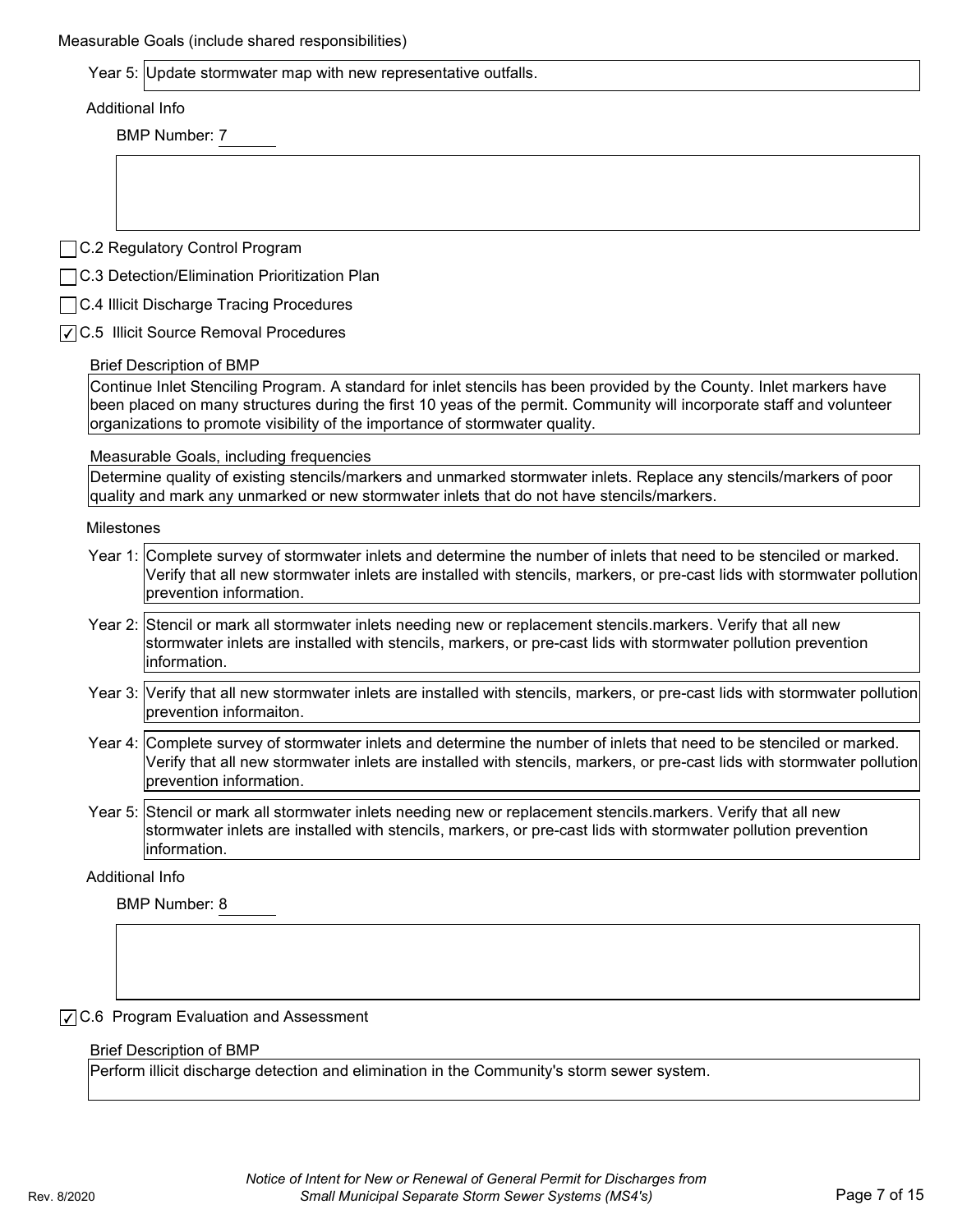#### Measurable Goals, including frequencies

Community will perform stream observation at stream crossings during their annual bridge inspections or during stormwater sampling. Any illicit discharges detected will be addressed per the Community's ordinance.

#### Milestones

| Year 1: Perform annual stream observations. |
|---------------------------------------------|
| Year 2: Perform annual stream observations. |
| Year 3: Perform annual stream observations. |
| Year 4: Perform annual stream observations. |
| Year 5: Perform annual stream observations. |
| Additional Info                             |
| <b>BMP Number: 9</b>                        |
|                                             |

□C.7 Visual Dry Weather Screening

□C.8 Pollutant Field Testing

 $\sqrt{C}$ .9 Public Notification

#### Brief Description of BMP

Community will develop brochure addressing specific stormwater ordinance prohibited activities and distribute along with brochures addressed in BMP A.1.

Measurable Goals, including frequencies

Brochures will be updated to reflect prohibited activities that need to be addressed the most and distributed in years 4-5 in accordance with BMP A.1.

#### Milestones

|  | Year 1: Distribute brochures along with other brochures described in BMP A.1 |  |
|--|------------------------------------------------------------------------------|--|
|--|------------------------------------------------------------------------------|--|

Year 2: Distribute brochures along with other brochures described in BMP A.1

- Year 3: Distribute brochures along with other brochures described in BMP A.1
- Year 4: Distribute brochures along with other brochures described in BMP A.1

Year 5: Distribute brochures along with other brochures described in BMP A.1

Additional Info

BMP Number: 10

□C.10 Other Illicit Discharge Controls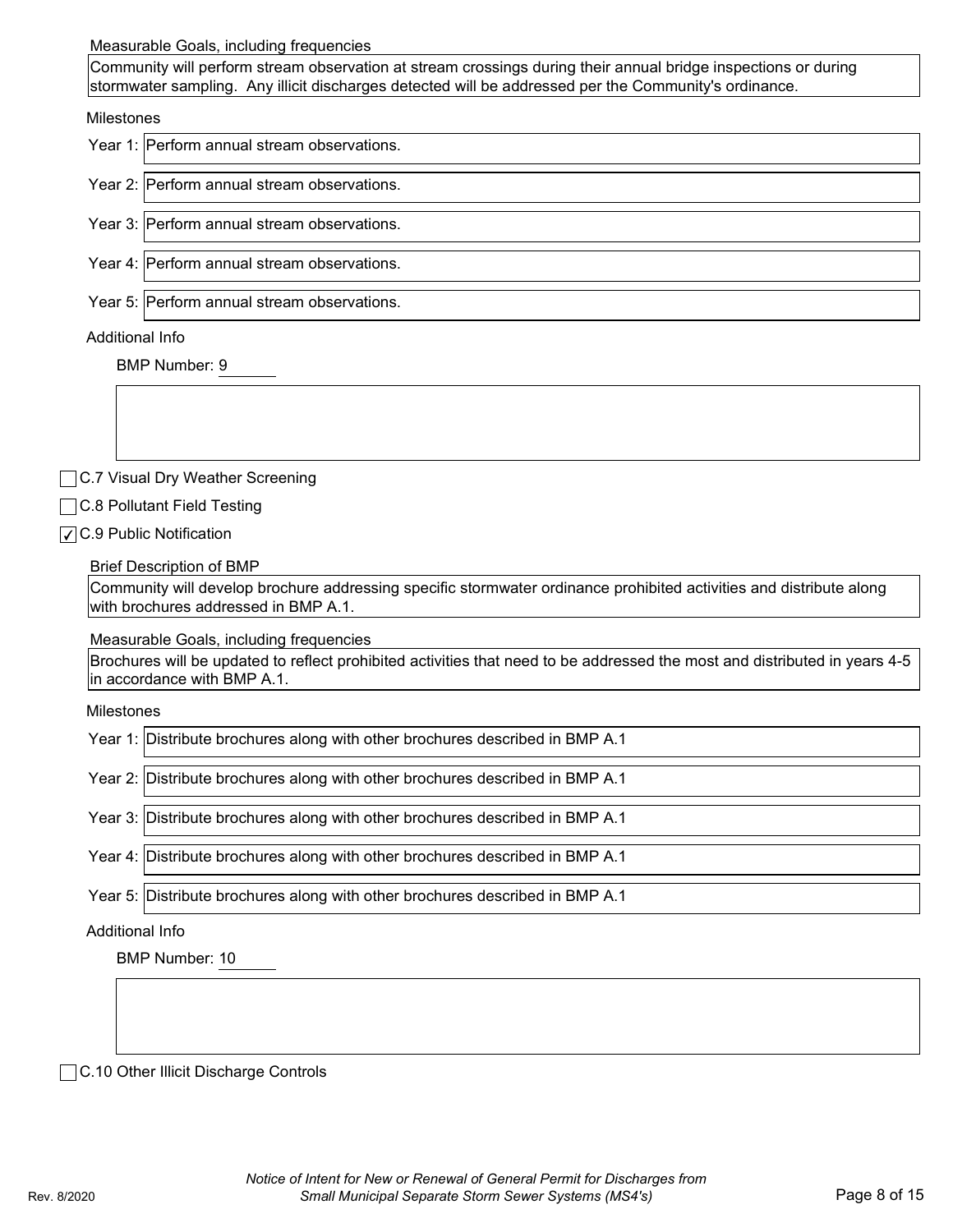#### D. Construction Site Runoff Control

#### Qualifying Local Programs

Community participated in County sponsored Stormwater Hot Line. Will attend co-sponsored training events targeted at Best Management Practices. Will work with St. Clair County Soil and Water Conservation Department to coordinate inspections of construction sites.

Measurable Goals (include shared responsibilities)

D.1 Regulatory Control Program

Brief Description of BMP

Require Storm Water Pollution Prevention Plans (SWPPP) on all site plans distributing more than one (1) acre of land. Perform site inspections.

Measurable Goals, including frequencies

Require SWPPPs on all site plans disturbing more than one (1) acre of land. Verify that all sites have a valid IEPA permit. Each development site inspected by St. Clair County Soil and Water Conservation District at least once during construction. Verify the use of proper sediment and erosion control BMPs.

#### Milestones

|  | Year 1: Require a SWPPP on all site plans disturbing one (1) acre or more. |
|--|----------------------------------------------------------------------------|
|--|----------------------------------------------------------------------------|

Year 2: Require a SWPPP on all site plans disturbing one (1) acre or more.

Year 3: Require a SWPPP on all site plans disturbing one (1) acre or more.

Year 4: Require a SWPPP on all site plans disturbing one (1) acre or more.

Year 5: Require a SWPPP on all site plans disturbing one (1) acre or more.

Additional Info

BMP Number: 11

#### D.2 Erosion and Sediment Control BMPs

Brief Description of BMP

The Community will participate in an annual BMP training with the Co-Permittee Group

Measurable Goals, including frequencies

During the annual Operations Training, the Co-Permittee Group will offer BMP training to the Community employees that will also address sediment control and green infrastructure.

Milestones

Year 2: Participate in annual BMP Training during annual Operations Training.

Year 3: Participate in annual BMP Training during annual Operations Training.

Year 4: Participate in annual BMP Training during annual Operations Training.

Year 5: Participate in annual BMP Training during annual Operations Training.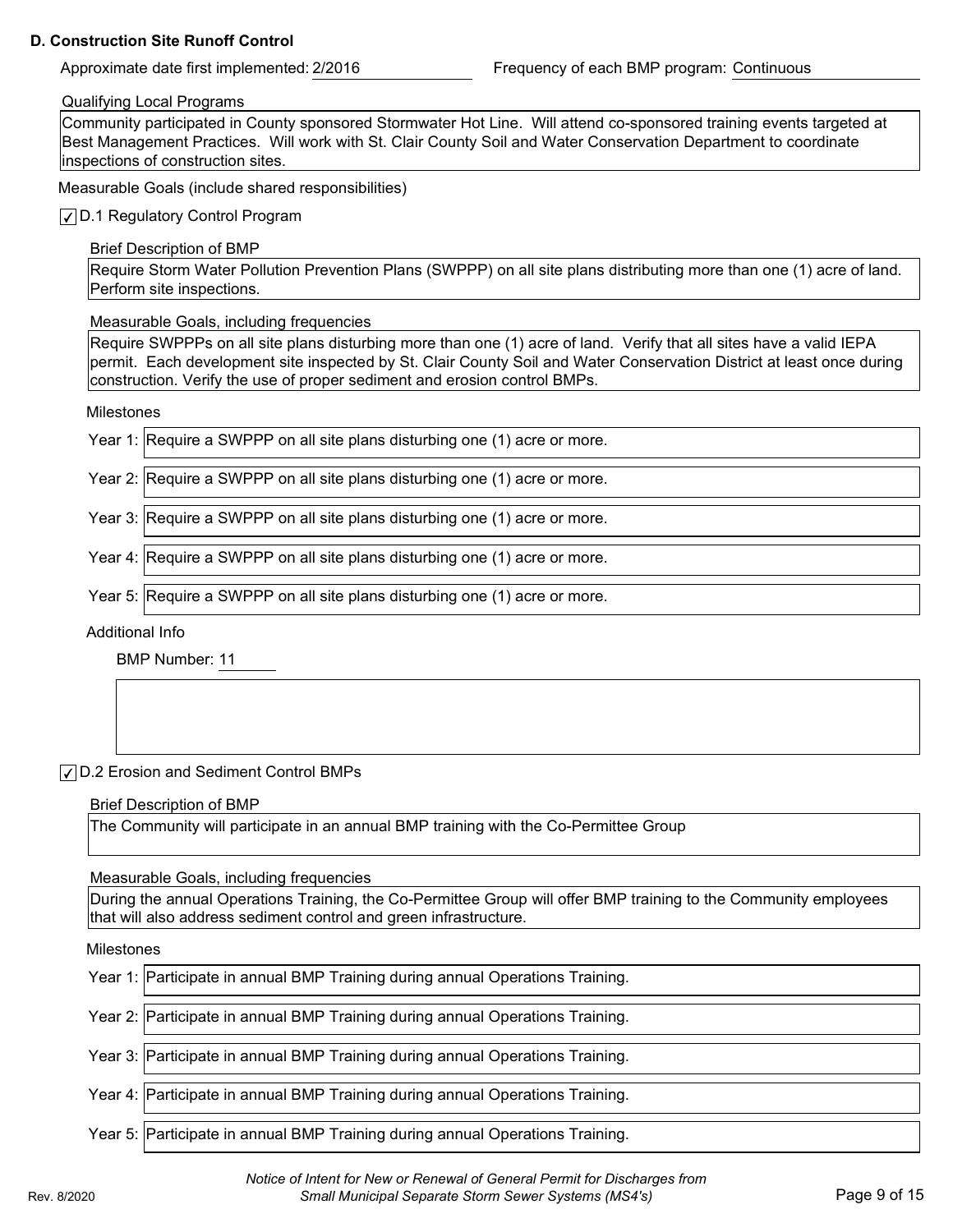BMP Number: 12

|                 | D.3 Other Waste Control Program                                                                                                                                                                                                                      |
|-----------------|------------------------------------------------------------------------------------------------------------------------------------------------------------------------------------------------------------------------------------------------------|
|                 | D.4 Site Plan Review Procedures                                                                                                                                                                                                                      |
|                 | √ D.5 Public Information Handling Procedures                                                                                                                                                                                                         |
|                 | <b>Brief Description of BMP</b>                                                                                                                                                                                                                      |
|                 | Continue sponsorship of a Stormwater Hot Line. St. Clair County will continue to maintain a hot line number to address<br>public concerns related to stormwater issues. The County will also have an email address to address these concerns.        |
|                 | Measurable Goals, including frequencies                                                                                                                                                                                                              |
|                 | The Stormwater Hot Line is in place. The County will designate an email address to handle concerns as well. The<br>County will track the number of calls and emails.                                                                                 |
| Milestones      |                                                                                                                                                                                                                                                      |
|                 | Year 1: Track and report number of emails and calls.                                                                                                                                                                                                 |
|                 | Year 2: Track and report number of emails and calls.                                                                                                                                                                                                 |
|                 | Year 3: Track and report number of emails and calls.                                                                                                                                                                                                 |
|                 | Year 4: Track and report number of emails and calls.                                                                                                                                                                                                 |
|                 | Year 5: Track and report number of emails and calls.                                                                                                                                                                                                 |
| Additional Info |                                                                                                                                                                                                                                                      |
|                 | <b>BMP Number: 13</b>                                                                                                                                                                                                                                |
|                 |                                                                                                                                                                                                                                                      |
|                 | D.6 Site Inspection/Enforcement Procedures<br>D.7 Other Construction Site Runoff Controls                                                                                                                                                            |
|                 | <b>E. Post-Construction Runoff Control</b>                                                                                                                                                                                                           |
|                 | Frequency of each BMP program: Continious<br>Approximate date first implemented: 2/2016                                                                                                                                                              |
|                 | <b>Qualifying Local Programs</b><br>Worked with the St. Clair County Soil and Water Conservation Department to coordinate inspections of construction sites.<br>Community participated in a County Stormwater Hot Line for stormwater runoff issues. |
|                 | Measurable Goals (include shared responsibilities)                                                                                                                                                                                                   |
|                 | $\Box$ E.1 Community Control Strategy                                                                                                                                                                                                                |

The Village will enforce County's Stormwater Ordinance.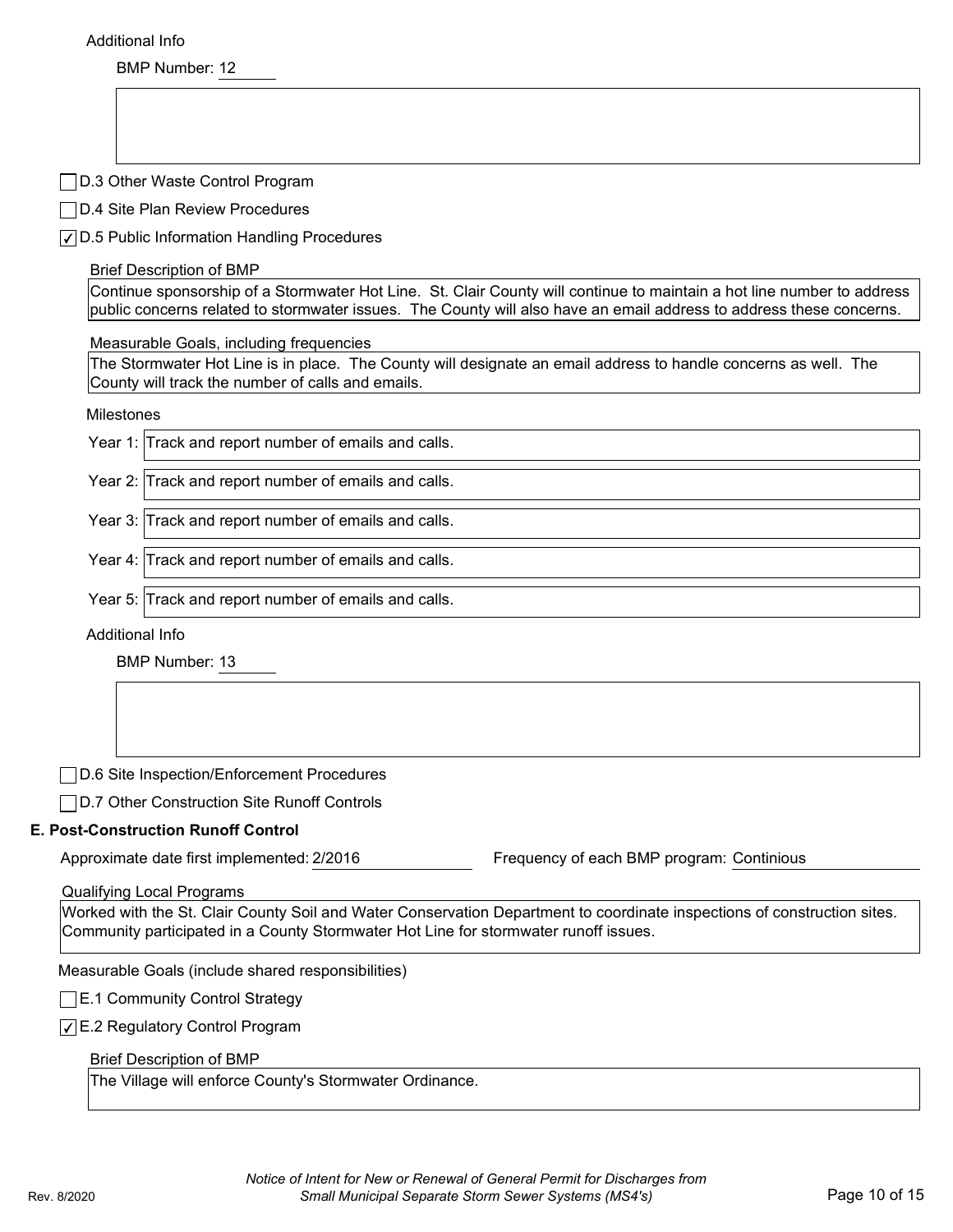#### Measurable Goals, including frequencies

Enforce the County's Stormwater Ordinance and track any changes made to the Ordinance.

Milestones

| Year 1: Enforce the County's Stormwater Ordinance and track any changes made to the Ordinance. |
|------------------------------------------------------------------------------------------------|
|                                                                                                |
| Year 2: Enforce the County's Stormwater Ordinance and track any changes made to the Ordinance. |
|                                                                                                |
| Year 3: Enforce the County's Stormwater Ordinance and track any changes made to the Ordinance. |
|                                                                                                |
| Year 4: Enforce the County's Stormwater Ordinance and track any changes made to the Ordinance. |
|                                                                                                |
| Year 5: Enforce the County's Stormwater Ordinance and track any changes made to the Ordinance. |

#### Additional Info

BMP Number: 14

E.3 Long Term O & M Procedures

E.4 Pre-Construction Review of BMP Designs

#### Brief Description of BMP

Require a Storm Water Pollution Prevention Plan (SWPPP) on all site plans disturbing more than one (1) acre of land.

Measurable Goals, including frequencies

Require and review SWPPPs on all site plans disturbing more than one (1) acre of land. Review post construction BMPs for appropriate runoff control.

#### Milestones

Year 1: Review post-construction BMPs for appropriate runoff control.

Year 2: Review post-construction BMPs for appropriate runoff control.

Year 3: Review post-construction BMPs for appropriate runoff control.

Year 4: Review post-construction BMPs for appropriate runoff control.

Year 5: Review post-construction BMPs for appropriate runoff control.

#### Additional Info

BMP Number: 15

**E.5 Site Inspections During Construction** 

- E.6 Post-Construction Inspections
- **E.7 Other Post-Construction Runoff Controls**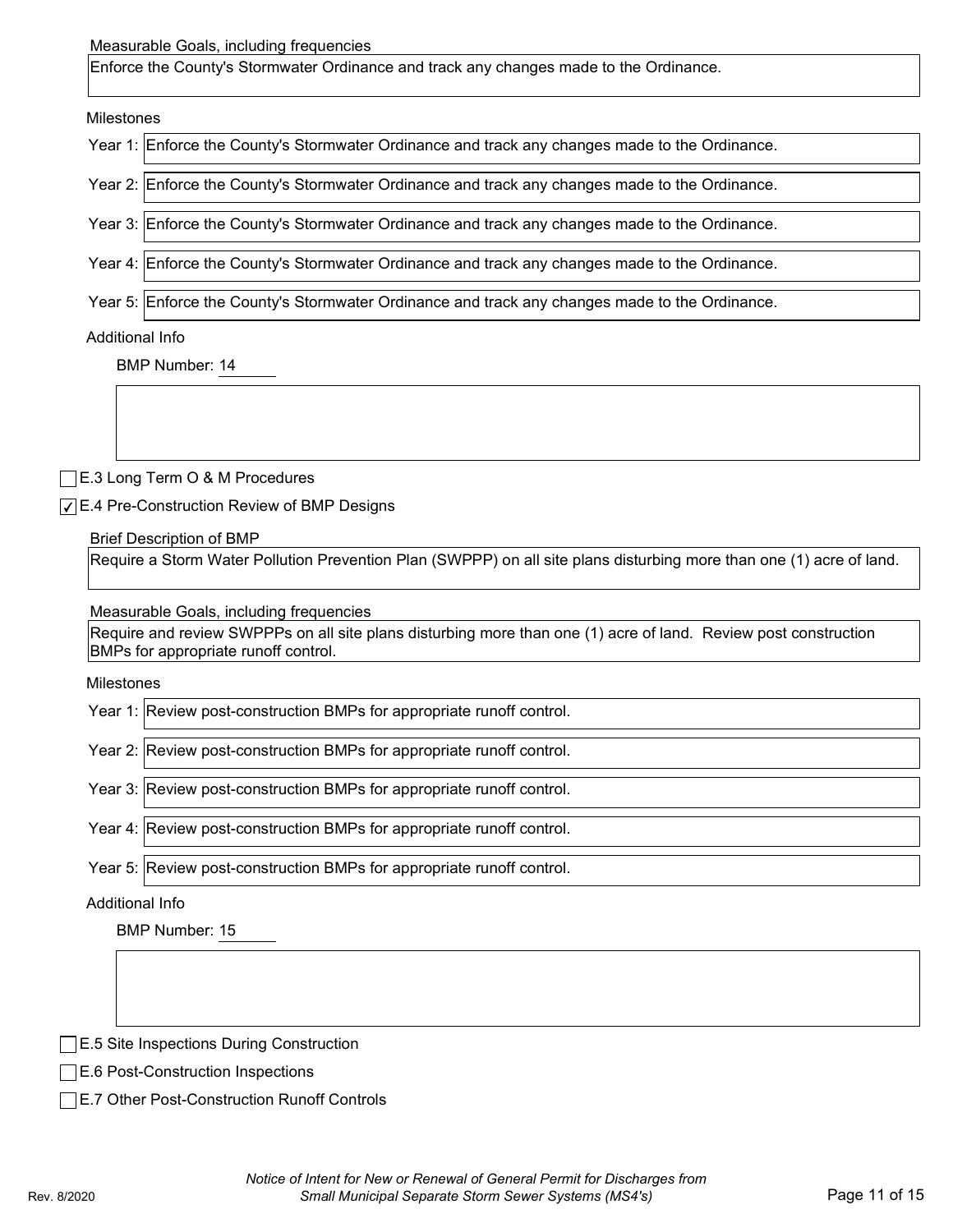#### F. Pollution Prevention/Good Housekeeping

Approximate date first implemented: 2/2016 **Frequency of each BMP program:** Annual

#### Qualifying Local Programs

Community participates in annual training program for employees of Co-Permittee Group to discuss operations related tasks that potentially impact stormwater runoff. Developed written procedures for operations that potentially impact stormwater runoff. Operating procedures are reviewed and discussed during training events.

Measurable Goals (include shared responsibilities)

#### $\sqrt{\phantom{a}}$  F.1 Employee Training Program

#### Brief Description of BMP

The community will participate in an annual Operations Training for employees whose job activities potentially impact stormwater runoff. Materials will be provided to representatives to share with other community employees.

#### Measurable Goals, including frequencies

The Operations Training will occur annually

#### Milestones

Year 1: Conduct annual training program

Year 2: Conduct annual training program

Year 3: Conduct annual training program

Year 4: Conduct annual training program

Year 5: Conduct annual training program

Additional Info

BMP Number: 16

F.2 Inspection and Maintenance Program

**F.3 Municipal Operations Storm Water Control** 

F.4 Municipal Operations Waste Disposal

F.5 Flood Management/Assess Guidelines

 $\sqrt{$  F.6 Other Municipal Operations Controls

#### Brief Description of BMP

Modify municipal operation written documentation as needed to incorporate Best Management Practices and specifically address fleet and road maintenance, storage and handling, salting, and ditch maintenance activities.

#### Measurable Goals, including frequencies

Review operating procedures on an annual basis.

#### Milestones

Year 1: Review operating procedures and modify as required. Report changes annually.

Year 2: Review operating procedures and modify as required. Report changes annually.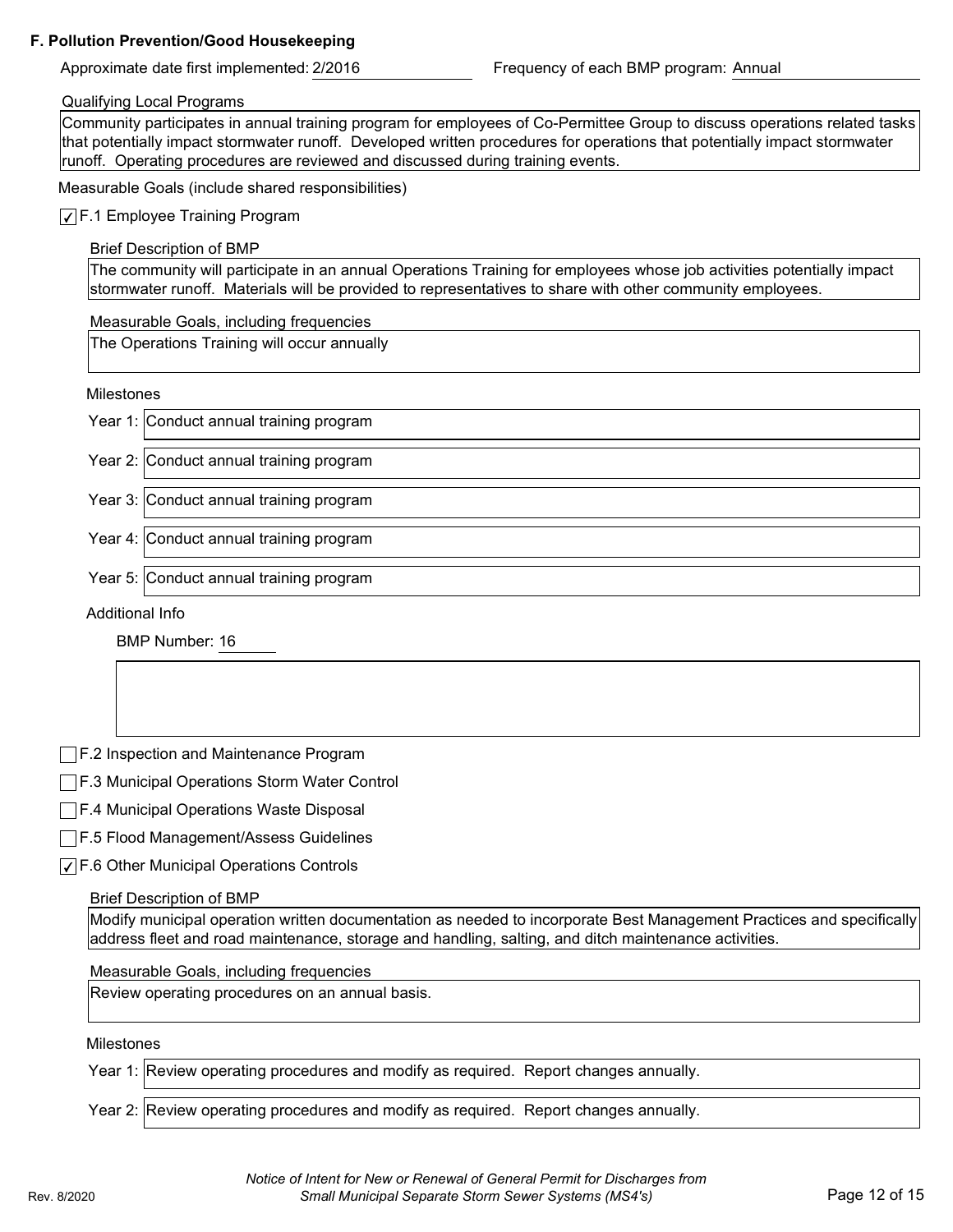Year 3: Review operating procedures and modify as required. Report changes annually.

Year 4: Review operating procedures and modify as required. Report changes annually.

Year 5: Review operating procedures and modify as required. Report changes annually.

#### Additional Info

BMP Number: 17

#### BMPs Currently Implemented and Proposed

| <b>BMP Number</b> | Location |
|-------------------|----------|
|                   |          |
|                   |          |
|                   |          |
|                   |          |
|                   |          |
|                   |          |
|                   |          |
|                   |          |
|                   |          |
|                   |          |
|                   |          |

#### Approximate Pollutant Reduction Resulting from each BMP

| <b>BMP Number</b> | Pollutant | Reduction |
|-------------------|-----------|-----------|
|                   |           |           |
|                   |           |           |
|                   |           |           |
|                   |           |           |
|                   |           |           |
|                   |           |           |
|                   |           |           |
|                   |           |           |
|                   |           |           |
|                   |           |           |
|                   |           |           |
|                   |           |           |

#### Instream Monitoring Program

| Is there an instream monitoring program currently in place? $\quad\bigcirc$ Yes $\quad$ $\oslash$ No $\quad$ |  |  |
|--------------------------------------------------------------------------------------------------------------|--|--|
|--------------------------------------------------------------------------------------------------------------|--|--|

Is an instream monitoring program currently being proposed?  $\bigcirc$  Yes  $\bigcirc$  No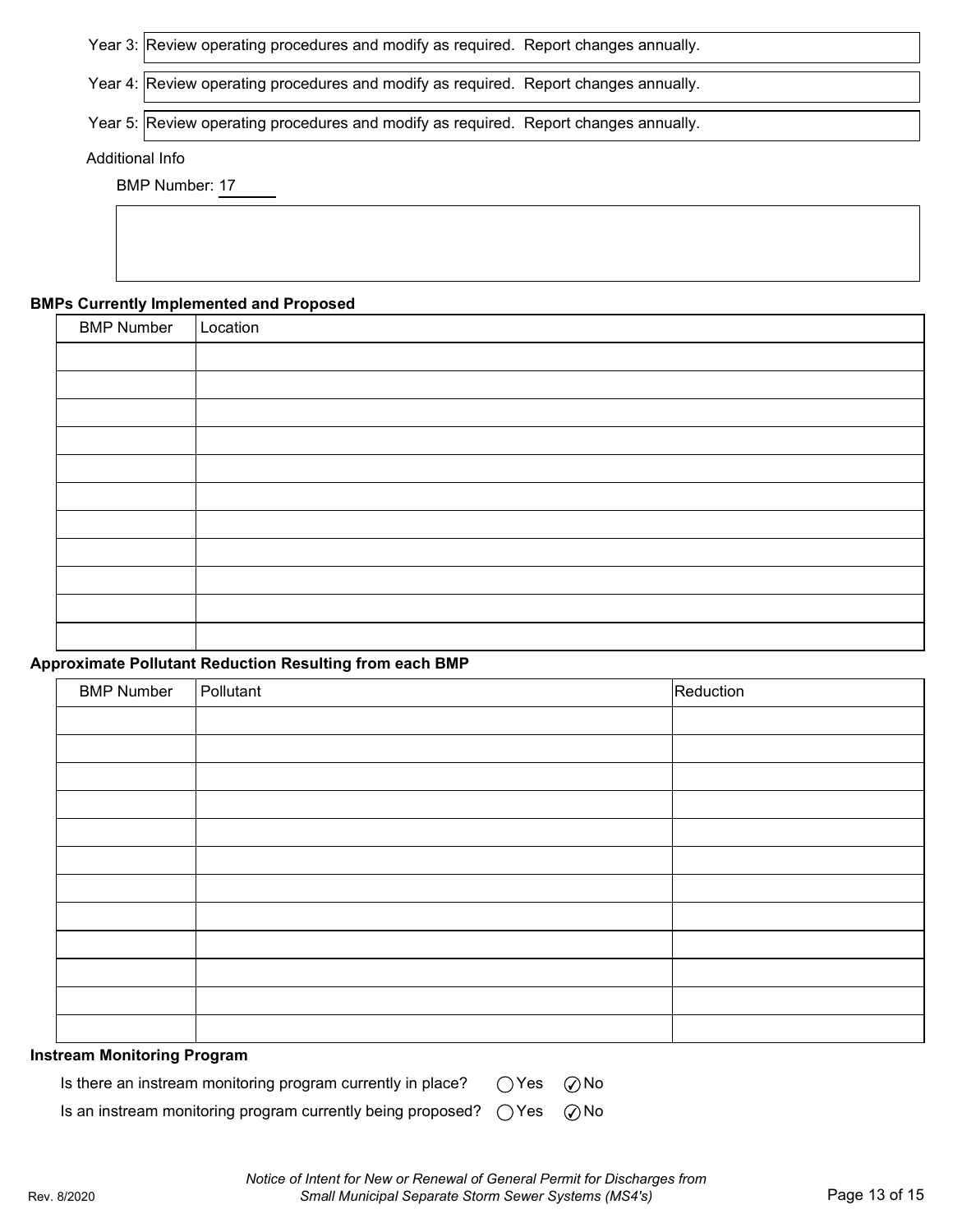| <b>Sediment Monitoring</b>                               |                             |  |
|----------------------------------------------------------|-----------------------------|--|
| Is sediment monitoring currently taking place?           | $\bigcap$ Yes $\bigcirc$ No |  |
| <b>Sample Monitoring of Outfalls</b>                     |                             |  |
| Is sample monitoring of outfalls currently taking place? | $\bigcap$ Yes $\bigcirc$ No |  |
| <b>Other Monitoring</b>                                  |                             |  |
|                                                          |                             |  |

Describe other types of monitoring implemented or proposed to evaluate the BMP effectiveness or water quality impact of stormwater.

Quarterly Visual Monitoring is being performed on 3 outfall sites; at the culvert located at #3320 Green Mt. Crossing Drive, along Richland Creek at bridge on Frank Scott Pkwy East & behind residence at #21 Prairie View Rd.